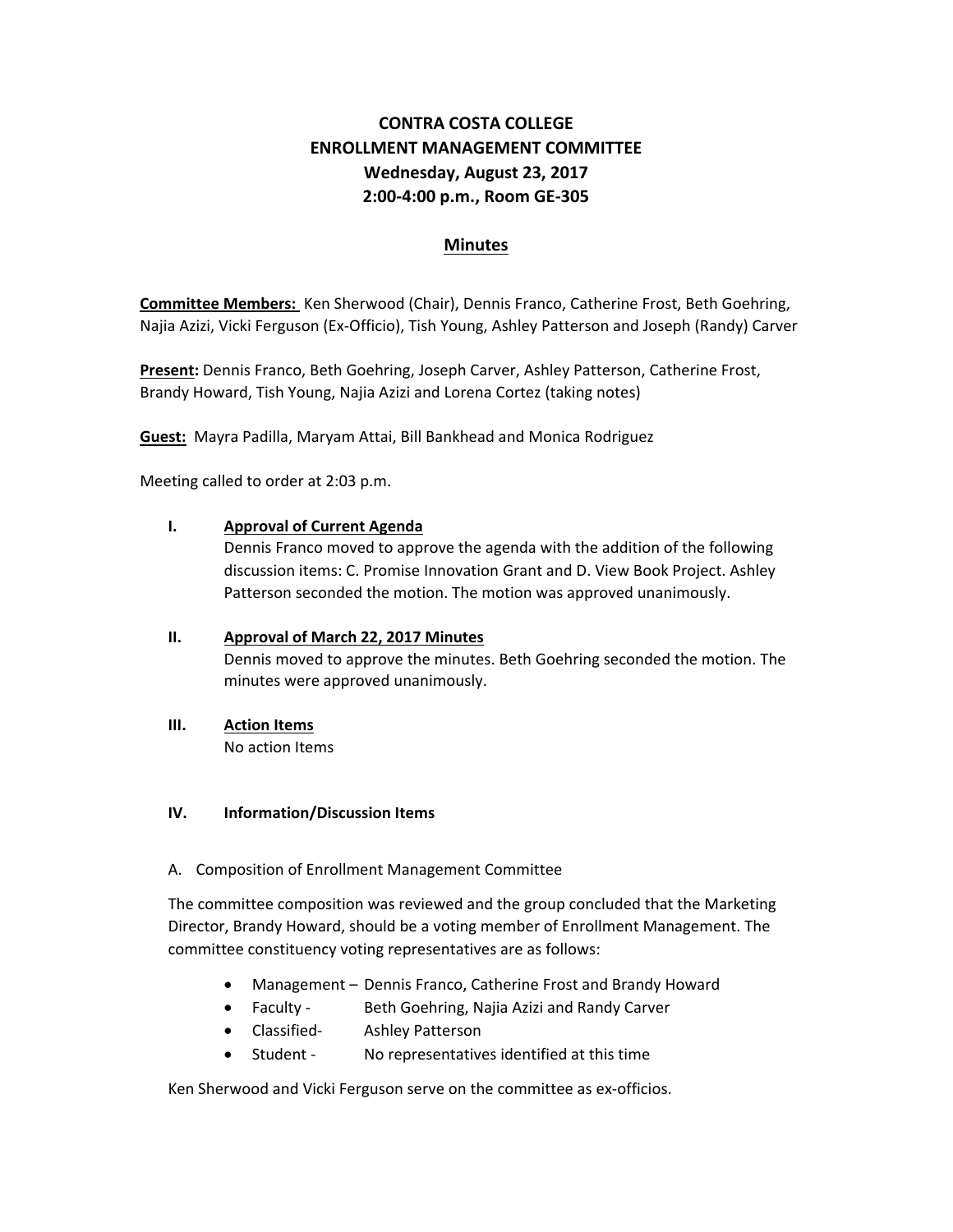B. Student Financial Wellness Initiative

Monica Rodriguez and Bill Bankhead gave a presentation on the ongoing Financial Wellness Initiative from the California Legislature and the California Community College Chancellor's Office. They explained how the initiative will become a Contra Costa College campus wide effort and how it relates to retention as part of enrollment management.

The 2015, Ohio State University Nation Student Financial Wellness survey, demonstrated that financial issues are number one reason cited for student dropout. It also revealed that more than 50% of students misuse credit cards and overestimate their financially literacy. This has resulted in students becoming financially stressed and in some cases leading to loan default. The Financial Wellness Initiative proposes that education and financial capability will result in student academic success and retention. The initiative goals identified are as follows:

- establish a campus culture of informed financial behaviors
- increase financial literary of community college students
- increase financial literacy for the communities throughout California

Some of the initiative success seen at other colleges were:

- reduced default rates ‐ Solano CC's rate dropped from 34% to 15%
- reduced number and amount of loan request College of Marin experienced 60% reduction in loan requests
- reduced emergency loan borrowing: College of Marin experienced 80% reduction in emergency loan borrowing
- increased persistence Skyline College increased by 23 percentage points
- reduced credit debt ‐35% in Georgia and Texas after 1‐year mandatory financial education

At CCC the plan is to roll‐out the Financial Wellness Initiative in three phases: 1. Awareness, 2. Training, and 3. Community financial literacy (West County Community). Some financial wellness interventions are already being done on campus, e.g. SparkPoint presentation at counseling courses. However, Monica and Bill asked for recommendation and guidance on how to incorporate and/or focus the interventions taking place with new ideas. The following were ideas discussed on how to incorporate the initiative:

- financial literacy committee create the committee with representatives from all constituencies
- $\bullet$  Starfish referrals for students
- reinstatement workshops
- "required" interventions prior to student loans
- incorporate financial literacy into first year experience curriculum as part of the Promise Grant

 marketing – story telling marketing based that show cases student success Monica Rodriguez will take the recommendations from Enrollment Management and continue to work on the Financial Wellness Initiative.